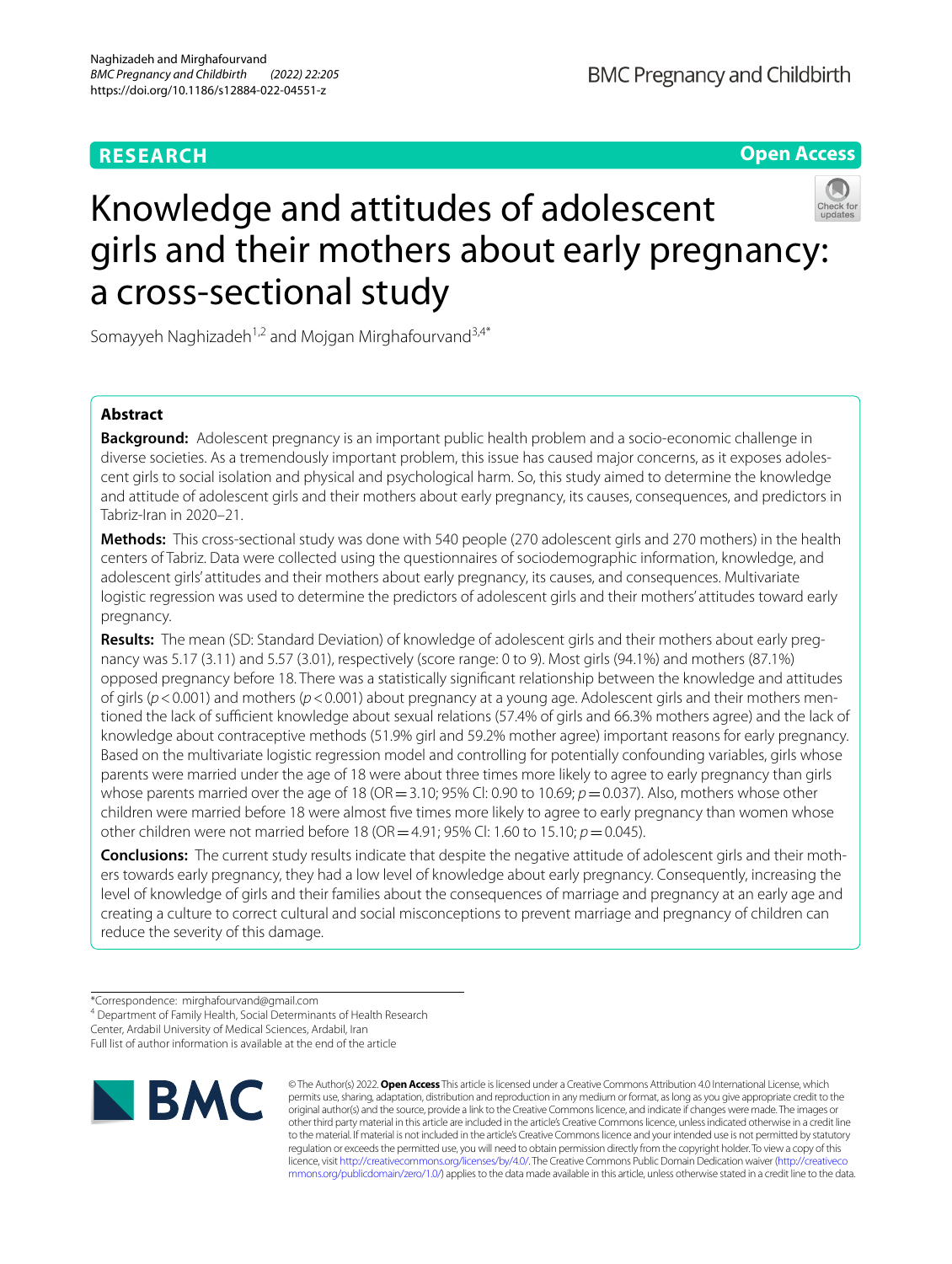**Keywords:** Knowledge, Attitude, Adolescent pregnancy, Adolescent girls, Mother

#### **Background**

Adolescent pregnancy is defned as pregnancy in girls aged 10 to 19 years [[1,](#page-9-0) [2\]](#page-9-1). It is projected that approximately 21 million girls between the ages of 15 and 19 in the developing world become pregnant each year, and approximately 12 million of them give birth [[3\]](#page-9-2), and at least 777,000 girls under the age of 15 give birth in these areas each year [[4\]](#page-9-3) which accounts for almost 11% of all births worldwide [\[5\]](#page-9-4). More than 90% of these births occur in low- and middle-income countries [\[5](#page-9-4)].

Pregnancy can be understood as a transmission and part of a woman's transition to motherhood [[6\]](#page-9-5). However, because marriages before the age of 18 are a reality for many young girls, and in many parts of the world, parents encourage their daughters to marry while they are still children, hoping that this marriage will also be economically and socially benefcial for them and at the same time reduce the fnancial problems of the family. However, on the other hand, early marriage endangers these girls' physical and mental development and often leads to early pregnancy and social isolation [[7\]](#page-9-6).

Adolescent pregnancy is an important public health problem, and it is considered a socio-economic challenge for diferent societies [[8\]](#page-9-7). Complications and problems related to pregnancy occur in pregnant adolescents and other pregnant women. In addition, there are more concerns for people under the age of 15, as they are not physically strong enough to maintain pregnancy and childbirth [\[9](#page-9-8)]. Each year, about 3.9 million girls between the ages of 15 and 19 are subjected to unsafe abortions  $[10]$  $[10]$ . These adolescent mothers are at higher risk than women aged 20 to 24 for eclampsia, postpartum endometritis, and systemic infections [[11](#page-9-10), [12\]](#page-9-11). Pregnancy in adolescence is a risk factor for impaired education, future unemployment, sexually transmitted infections, HIV, preterm delivery, and poor mental health [[13](#page-9-12)]. Based on the United Nations, complications from pregnancy and childbirth are the leading cause of death for 15- to 19-year-old girls in developing countries. UNICEF estimates that of the 50,000 deaths, almost all occur in low- and middleincome countries [\[14\]](#page-9-13).

Rohmah et al. (2020) in Indonesia, in their study, identifed four main infuential variables in adolescent pregnancy: age, economic status, level of education, and employment status  $[15]$ . The results of a study in India in 2017 showed that 59.6% of female students in the school had low knowledge about early marriage and early pregnancy, and more than half of school girls (52.5%) had a relatively favorable attitude towards early marriage and early pregnancy [[6\]](#page-9-5).

Because child marriage and child pregnancy are a violation of the rights of the child exposes them to serious health risks due to early pregnancy and its complications, as well as to social isolation and psychological trauma, and these negative efects of child marriage and pregnancy are not limited to themselves and spread to the family and community  $[16–19]$  $[16–19]$  $[16–19]$  $[16–19]$ . Since, according to the available literature, few studies have examined the knowledge and attitudes of adolescent girls and their mothers about pregnancy at an early age - so conducting such studies in the Iranian cultural context on adolescent girls who are exposed to this social phenomenon seems important. So, this study aimed to determine the knowledge and attitudes of adolescent girls and their mothers about early pregnancy, its causes, consequences, and predictors in Tabriz-Iran.

#### **Methods**

#### **Type of study and participants**

This study is a part of a large cross-sectional study that the results of another part about early marriage published previously  $[20]$  $[20]$  $[20]$ . The present research is a crosssectional study, and it was carried out from September 2020 through March 2021 on 540 adolescent girls and their mothers in the city of Tabriz-Iran. All girls aged between 14 to 18years and their mothers of Iranian nationality and living in Tabriz were eligible to participate in this study. Exclusion criteria were not completing the questionnaire items completely and being unwilling to continue the study. In the present study, early pregnancy was considered pregnancy under 18years.

In order to estimate the sample size in the present research, the formula for the estimation of a ratio was employed. In the current study, the value of z with a 95% confdence level was 1.96, and the value of p (attitude towards marriage and early pregnancy) was 47.5% based on the study of Vandana et al. [[6\]](#page-9-5) and considering d (precision) equal to 0.08, a sample size of 150 people was obtained. Regarding cluster sampling and considering the design efect equal to 1.5 and a possible fall of 20%, the sample size was equal to 270 people. In this study, 270 adolescent girls and 270 mothers were studied.

#### **Sampling**

After obtaining the code of ethics from the ethics committee of Tabriz University of Medical Sciences (code: IR.TBZMED.REC.1399.482) and submitting a letter of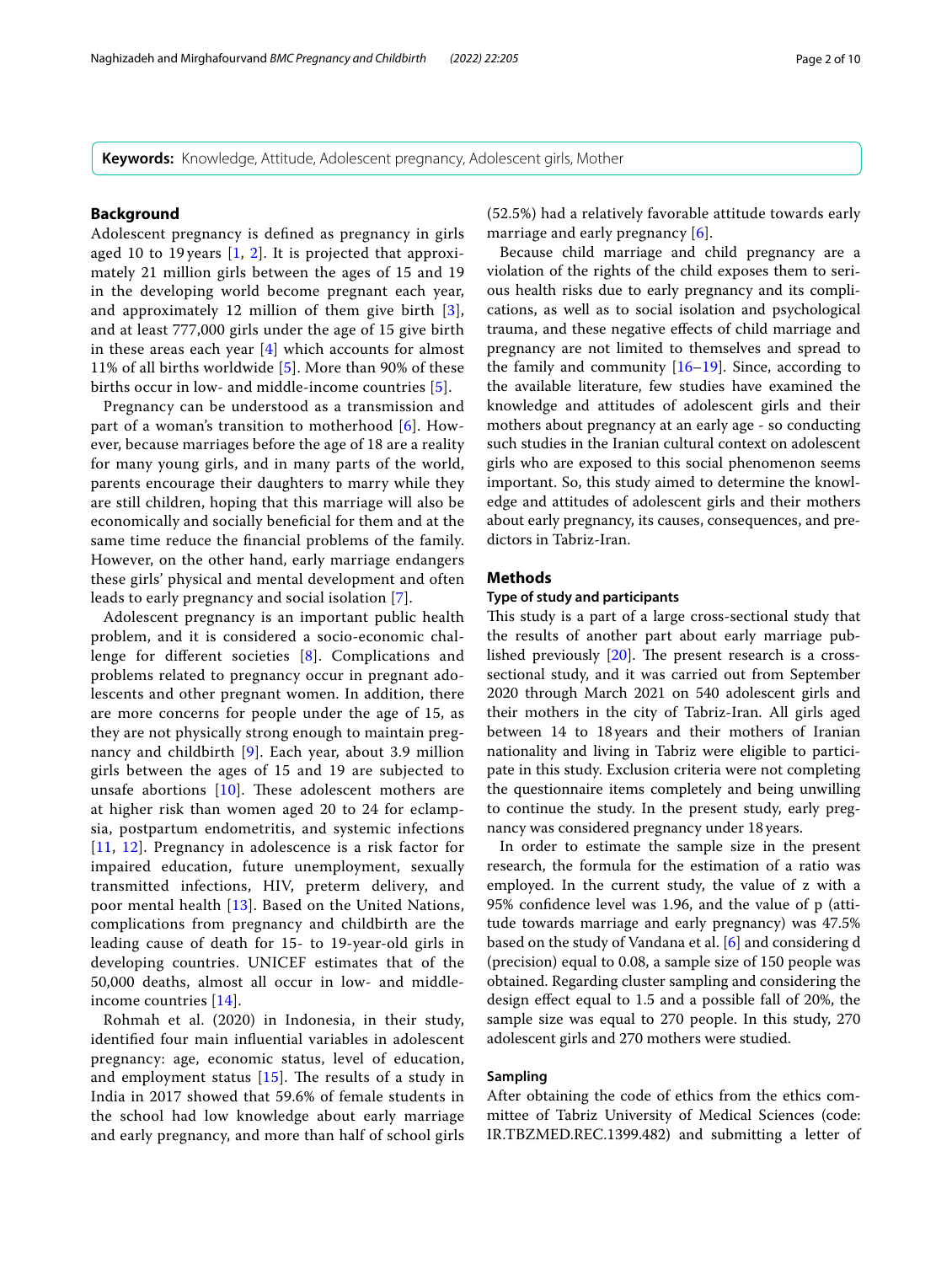introduction to the health center of Tabriz province, the relevant permit was obtained for sampling. The research environment in the present study was health centers in Tabriz. Sampling was done based on population and cluster random sampling method because Tabriz is a large metropolis with diferent cultures, so in this study, we tried to give all the female adolescents of this city a chance to be selected. The sampling method was that frst, the list of 83 health centers in the ten districts of Tabriz was determined, and 18 health centers were randomly selected from them. Then, the determined sample size was divided among the selected health centers proportionally. Families with 14–18-year-old girls who met the inclusion criteria were identifed through the SIB system (Integrated Health System) in the mentioned centers, and a number of these families were randomly selected. Then during a telephone call with these people, the researcher introduced herself at the beginning conversation explained the aims of the study. If the mother and daughter agree to participate in the study, they were asked to come to the relevant health center on a specifc date to be given the questionnaires to complete them, or if the participants wished and consented, an anonymous e-mail or anonymous mobile number was received from them. The questionnaire link was sent to them to fill in at home stress-free and confdential. It must be noted that the SIB system has covered more than 90–92% of the population living in this city. Before starting the study, participants were given the necessary explanations about the objectives and method of the study, voluntary participation, privacy, confdentiality, and the right to refrain from continuing in all stages of data collection. They were assured that there was no need to write their name and surname and that all their information would remain confdential with the researcher, and informed written

#### **Data collection tools**

In the current study, two researcher-made questionnaires were used to collect data: the questionnaire of knowledge and attitude of adolescent girls about early pregnancy, its causes, and consequences, and the questionnaire of knowledge and attitude of mothers of adolescent girls about early pregnancy, its causes, and consequences.

#### *The girls' questionnaire had four parts*

consent was obtained from them.

Sociodemographic information questionnaire for adolescent girls: including age, marital status, number of sister(s) or brother(s), economic status, being the child of divorce. Some other characteristics including parental marriage, siblings or close relatives under the age of 18, traditional parental marriage, appropriate age of girls' marriage, the fnal decision–maker on whether to marry girls, and how to oppose your parents if they decide to marry girls before the age of 18 were also assessed.

The Adolescent Girls Knowledge Questionnaire about early pregnancy had nine questions with "right, wrong, and I do not know" answers. Adolescent girls' attitudes were measured on a 5-point Likert scale (totally agree, agree, no opinion, disagree, totally disagree) using the item "I would like to have children before 18". The adolescent girls' attitude questionnaire on the causes and consequences of early pregnancy had eight questions and was measured based on the 5-option Likert scale (totally agree, agree, no opinion, disagree, totally disagree).

#### *The mothers' questionnaire had four parts*

Sociodemographic information questionnaire for mothers included questions about age, marriage age, number of girl(s) and boy(s), marital status, job, education, job, and spouse's education. Some other characteristics including the marriage of your other children under the age of 18 years old, appropriate age of girls' marriage, the fnal decision–maker on your daughter's marriage and disagreement with your daughter if she decides to marriage under the age of 18years old were also assessed.

The Mothers Knowledge Questionnaire about early pregnancy had nine questions with "right, wrong, and I do not know" answers. Mothers' attitudes were measured on a 5-point Likert scale (totally agree, agree, no opinion, disagree, totally disagree) using the item " You would like your daughter to have children before the age of 18?". The mothers' attitude questionnaire on the causes and consequences of early pregnancy had eight questions and was measured based on the 5-option Likert scale (totally agree, agree, no opinion, disagree, totally disagree).

The validity and reliability of the current questionnaires were assessed before sampling. Qualitative and quantitative methods were used to evaluate the content validity. To evaluate the validity of qualitative content, the questionnaire was reviewed by ten experts in this field. These people included Midwifery and Reproductive Health of Tabriz and Tehran Universities of Medical Sciences faculty members. After receiving comments, the necessary corrections were made. In the quantitative method, content validity was assessed using content validity ratio (CVR) and content validity index (CVI). The results of quantitative content validity also revealed that CVR and CVI values are 0.88 and 0.84, respectively. The reliability of the present questionnaires was also obtained using the internal consistency method with Cronbach's alpha coefficient. This coefficient was 0.85 for "girls' knowledge questionnaire," for "girls' attitudes on the causes and consequences of early pregnancy" was 0.68, for "mothers' knowledge" was 0.87 and for "mothers' attitudes on the causes and consequences of early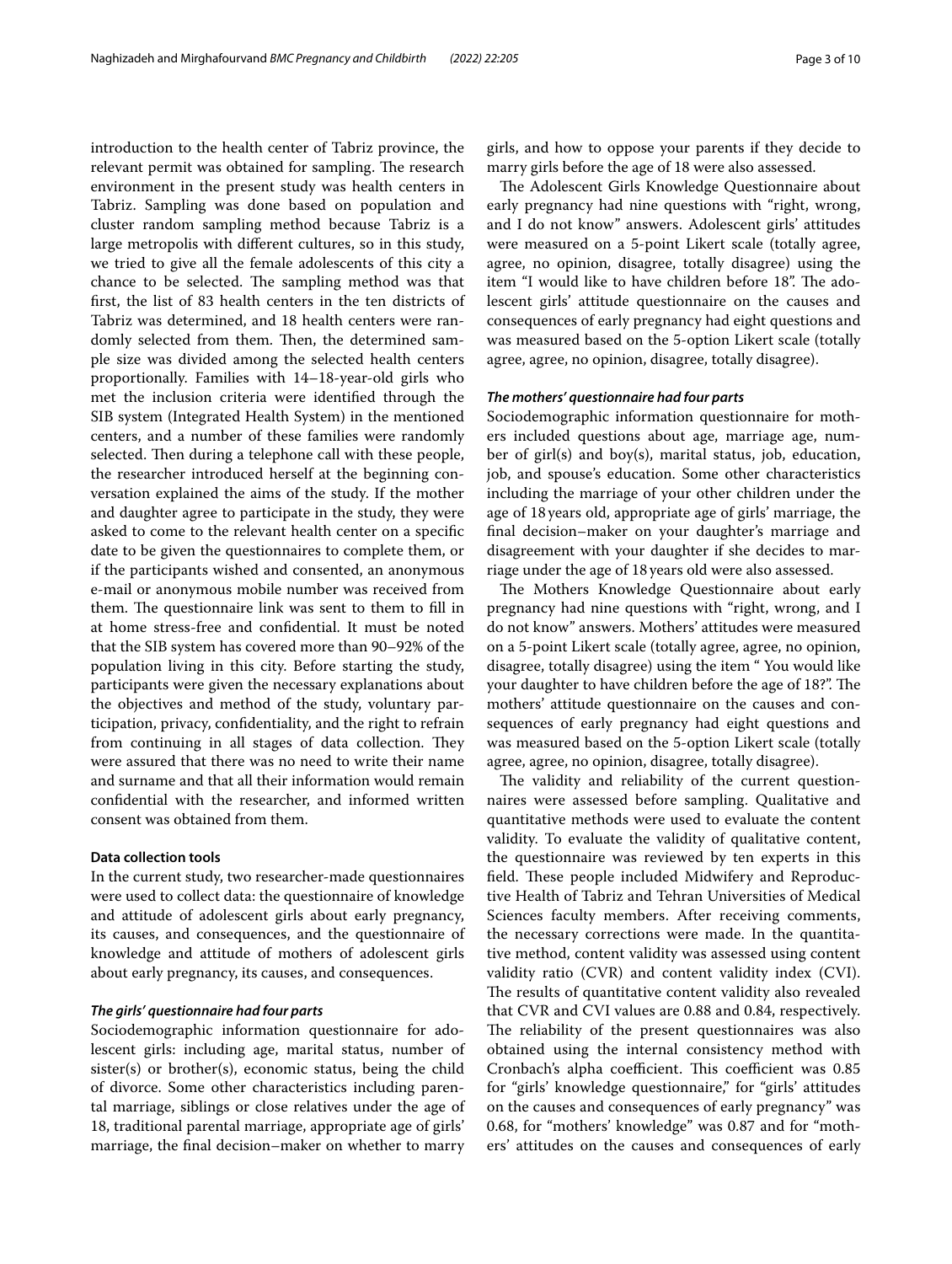pregnancy" was 0.69. The knowledge assessment tool is available as Additional fle [1.](#page-8-0)

#### **Statistical analysis**

The data were analyzed using SPSS, 21. The normality of the data was determined by Kurtosis and Skewness, all of which had a normal distribution. Descriptive statistics, including frequency (percentage), mean and standard deviation (SD), were used to report the knowledge and attitude of adolescent girls and their mothers and the causes and consequences of early pregnancy. One-way analysis of variance in the bivariate analysis was used to investigate the relationship between knowledge score and attitude of adolescent girls and their mothers about early pregnancy. A chi-square test was used to assess the relationship between sociodemographic characteristics and attitude (The options "I completely agree" and "I agree" were merged and the options "I have no opinion," "I disagree", and "I completely disagree" were merged and the attitude variable was transformed to a two-state qualitative variable). Then, variables with  $p < 0.05$  were entered into a multivariate logistic regression to control confounding factors. The results of multivariate logistic regression were reported as adjusted odds ratio (aOR) with a 95% confidence interval (95% CI). *P*<0.05 was considered statistically signifcant.

#### **Results**

The mean  $(SD)$  of girls' age was 16.63  $(1.16)$  years. Only 8 (3%) of the girls were children of divorce. Nearly one-ffth of girls (19.6%) said their parents were married before 18. More than half of the girls (59.6%) considered the appropriate age for marriage to be 21–25years. About two-thirds of girls (67%) said they would make the fnal decision on their marriage, and the majority (83.3%) said they would oppose it if their parents decided to marry before the age of 18 (Table [1](#page-4-0)).

The mean  $(SD)$  of mothers' age was  $41.35$   $(4.16)$  years. The mean  $(SD)$  age of mothers' marriage was  $20.52$   $(4.14)$ years. One-third of them (39.3%) had a university degree, and about a quarter of them (73.7%) were housewives. Nearly two-thirds of them considered the appropriate age for marriage for girls to be 21–25years old. 37 (13.8%) mothers stated that their other children were married before 18. About three-quarters of mothers (71.1%) said they would oppose their daughter if they decided to marry before 18 (Table [2](#page-5-0)).

The mean (SD) of adolescent girls and their mothers' knowledge about early pregnancy was 5.17 (3.11) and 5.57 (3.01) from the score range of 0–9, respectively. In the case of girls, 112 (41.5%) had good knowledge, 74 (27.4%) had moderate knowledge, and 84 (31.1%) had poor knowledge about early pregnancy, and in the case

of mothers, 122 (45.2%) had good knowledge, 80 (29.6%) had moderate knowledge, and 68 (25.2%) had poor knowledge about early pregnancy. The study of the relationship between girls' and mothers' knowledge about early pregnancy showed no statistically signifcant relationship between the two groups ( $p < 0.539$ ).

Investigating adolescent girls' attitudes about early pregnancy showed that only 3 (1.1%) agreed with pregnancy before the age of 18, 13 (4.8%) had no opinion, and the majority of girls, 254 (94.1%), opposed to pregnancy before 18, and of their mothers, only 12 (4.4%) agreed with pregnancy before the age of 18, 23 (8.5%) had no opinion, and the majority of mothers, 235 (87.1%) were against pregnancy before the age of 18. There was a statistically signifcant relationship between girls' and their mothers' attitudes about early pregnancy  $(p < 0.001)$ .

Also, the study of the relationship between knowledge and attitudes of participants revealed that there was a statistically signifcant relationship between knowledge and attitudes of girls  $(p < 0.001)$  and mothers  $(p < 0.001)$ about early pregnancy (Table [3](#page-5-1)).

The study of attitudes about the causes and consequences of pregnancy at a young age indicated that adolescent girls mentioned the most important reasons for early pregnancy as lack of sufficient knowledge about sex (57.4% agree and totally agree), lack of knowledge about contraceptive methods (51.9% agree totally agree), and pressure from husband and husband's family (50.4% agree totally agree) and 67.8% of girls disagreed that "pregnancy in girls under 18 is no diferent from people over 18". About 71% of adolescent girls believed that they could not meet the educational needs of their children because girls under the age of 18 were growing mentally, and 62.2% of girls believed that they could not meet the physical development and the nutritional needs of their fetus because girls under the age of 18 are growing physically (Table [4](#page-6-0)).

The mothers of these girls mentioned the most important reasons for early pregnancy as lack of knowledge about sexual relations (66.3% agree and totally agree), lack of knowledge about contraceptive methods (59.2% agree and totally agree), and pressure from the husband and husband's family (52.2% agree and totally agree) and 65.2% of mothers were against the statement that "Pregnancy in girls under 18 is no diferent from people over 18." Almost 68% of mothers believed that they could not meet the educational needs of their children because their girls were under 18years of age, and 64.1% of them believed that girls under the age of 18 could not meet the physical development and nutritional needs of their fetus because they are growing physically (Table [5](#page-6-1)).

Studying the relationship between sociodemographic characteristics and adolescent girls' attitudes about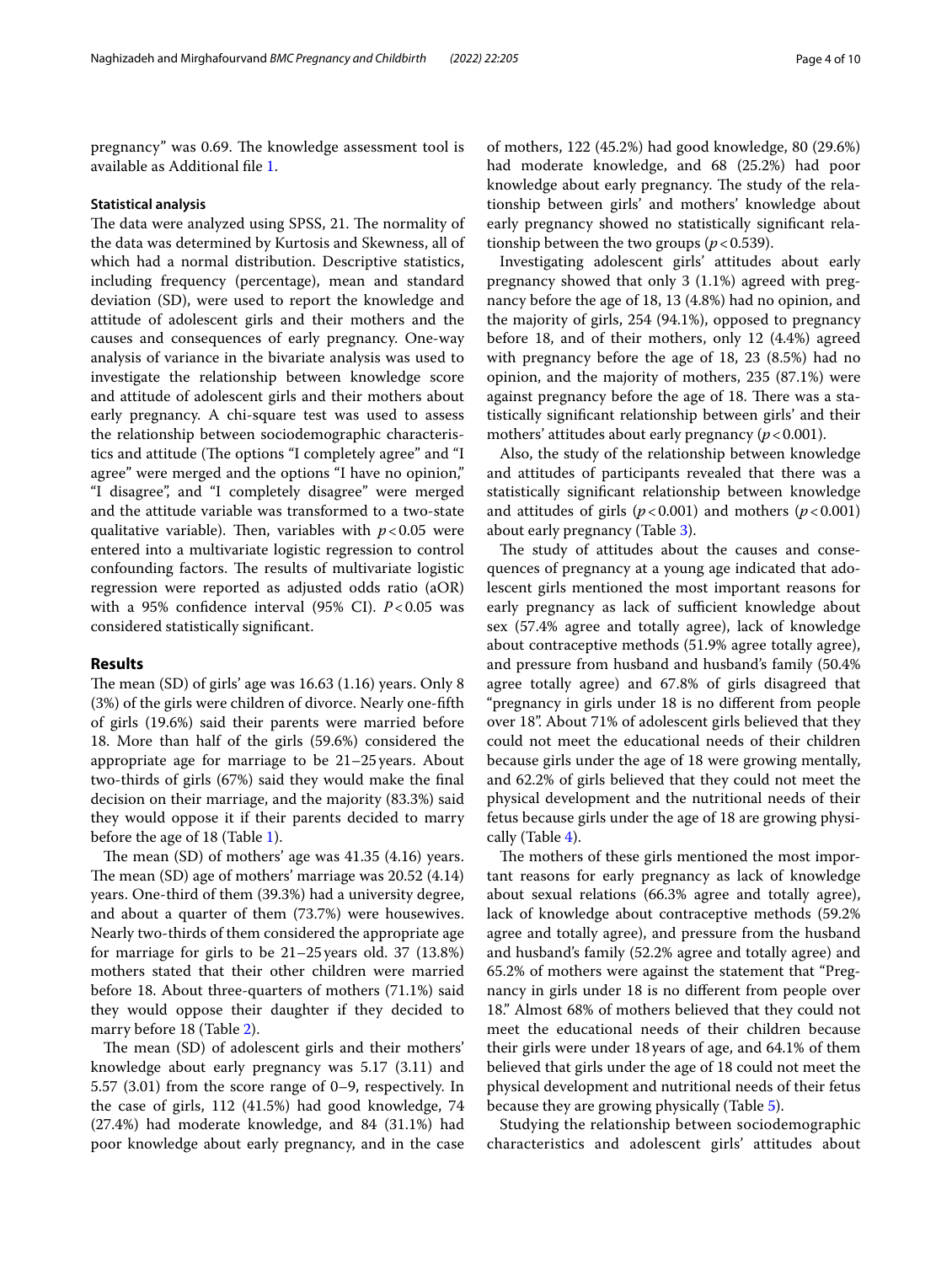| Characteristic            | Number (%) | Agreement<br>with child<br>marriage<br>Number (%) |       | P-value* Characteristic                                                                      | Number (%) | Agreement<br>with child<br>marriage<br>Number (%) | $P$ -value* |
|---------------------------|------------|---------------------------------------------------|-------|----------------------------------------------------------------------------------------------|------------|---------------------------------------------------|-------------|
| Age (Year)                |            |                                                   | 0.822 | Appropriate age of marriage for girls                                                        |            |                                                   | 0.001       |
| 14                        | 12(4.4)    | 1(6.3)                                            |       | $16 - 20$                                                                                    | 26 (9.6)   | 7(43.8)                                           |             |
| 15                        | 39 (14.4)  | 3(18.8)                                           |       | $21 - 25$                                                                                    | 161 (59.6) | 6(37.5)                                           |             |
| 16                        | 64 (23.7)  | 3(18.8)                                           |       | 26<                                                                                          | 83 (30.7)  | 3(18.7)                                           |             |
| 17                        | 78 (28.9)  | 6(37.5)                                           |       | <b>Child of divorce</b>                                                                      |            |                                                   | 0.391       |
| 18                        | 77(28.5)   | 3(18.8)                                           |       | Yes                                                                                          | 8(3.0)     | 1(6.3)                                            |             |
| <b>Number of sisters</b>  |            |                                                   | 0.080 | N <sub>o</sub>                                                                               | 262 (97.0) | 15 (93.7)                                         |             |
| $\overline{0}$            | 136 (50.4) | 7(43.8)                                           |       | The traditional marriage of parents                                                          |            |                                                   | 0.367       |
|                           | 109 (40.4) | 5(31.3)                                           |       | Yes                                                                                          | 207 (76.9) | 10(62.5)                                          |             |
| $\geq$ 2                  | 25(9.3)    | 4(25.0)                                           |       | <b>No</b>                                                                                    | 63(23.3)   | 6(37.5)                                           |             |
| <b>Number of brothers</b> |            |                                                   | 0.783 | The marriage of parents under 18 years of age                                                |            |                                                   | 0.042       |
| $\mathbf{0}$              | 116(43.0)  | 7(43.8)                                           |       | Yes                                                                                          | 53 (19.6)  | 7(43.8)                                           |             |
| $\mathbf{1}$              | 132 (48.9) | 7(43.8)                                           |       | <b>No</b>                                                                                    | 217 (80.4) | 9(56.2)                                           |             |
| $\geq$ 2                  | 22(8.1)    | 2(12.5)                                           |       | The marriage of siblings under 18 years of age                                               |            |                                                   | 0.903       |
| <b>Economic status</b>    |            |                                                   | 0.606 | Yes                                                                                          | 15(5.6)    | 1(6.3)                                            |             |
| Poor                      | 17(6.3)    | 2(12.5)                                           |       | <b>No</b>                                                                                    | 255 (94.4) | 15 (93.7)                                         |             |
| Moderate                  | 142 (52.6) | 9(56.2)                                           |       | The marriage of close relatives under 18 years of age                                        |            |                                                   |             |
| Good                      | 111(41.1)  | 5(31.3)                                           |       | Yes                                                                                          | 176 (65.2) | 11(68.8)                                          | 0.042       |
| <b>Education</b>          |            |                                                   | 0.516 | No                                                                                           | 94 (34.8)  | 5(31.2)                                           |             |
| 9th grade                 | 42(14.1)   | 3(18.8)                                           |       | Final decision-maker about the girls' marriage                                               |            |                                                   | 0.038       |
| 10th grade                | 67(22.3)   | 5(31.3)                                           |       | My self                                                                                      | 181 (67.0) | 6(37.5)                                           |             |
| 11th grade                | 79 (26.3)  | 2(12.5)                                           |       | Father or mother                                                                             | 89 (33.0)  | 10(62.5)                                          |             |
| 12th grade                | 112(37.3)  | 6(37.6)                                           |       | Disagreement with parents if they decide to girls' marriage under the age<br>of 18 years old |            |                                                   |             |
| <b>Marital status</b>     |            |                                                   | 0.601 | Yes                                                                                          | 225 (83.3) | 8(50.0)                                           | 0.001       |
| Single                    | 261 (96.7) | 15 (93.8)                                         |       | No                                                                                           | 45 (16.6)  | 8(50.0)                                           |             |
| Married                   | 9(3.3)     | 1(6.2)                                            |       |                                                                                              |            |                                                   |             |

<span id="page-4-0"></span>**Table 1** Characteristics of adolescent girls and their relationship with attitude about early pregnancy ( $n = 270$ )

\* Chi-square test

early pregnancy using chi-square test showed there was a statistically signifcant relationship between girls' attitude and variables of the appropriate age for marriage  $(p=0.001)$ , the marriage of parents under 18 years of age ( $p = 0.042$ ), the marriage of distant or close relatives under 18 years of age ( $p = 0.042$ ), the final decision maker about girls marriage ( $p=0.038$ ) and opposition to parents if they decided to marry girls before the age of 18 ( $p = 0.001$ ). These variables, along with the knowledge of adolescent girls, were included in the multivariate logistic regression model. The results by controlling socio-demographic characteristics as possible confounding variables showed that girls whose parents were married under the age of 18 were about three times more likely to agree to early pregnancy than girls whose parents married over the age of 18 ( $OR = 3.10$ ; 95% Cl: 0.90 to 10.69; *p*=0.037) (Table [6](#page-7-0)).

Examining the relationship between sociodemographic characteristics and mothers' attitudes about early pregnancy based on chi-square test showed there was a statistically signifcant relationship between mothers' attitudes and the variables of mother's education ( $p=0.001$ ), mother's job ( $p=0.023$ ), marital status ( $p$ =0.030), number of daughters ( $p$ =0.017), number of sons ( $p=0.001$ ), the marriage of other children under 18 years of age  $(p=0.001)$ , appropriate age for marriage  $(p=0.001)$ , being the final decision maker about daughter's marriage  $(p=0.021)$  and opposition to a daughter if she decided to marry before the age of 18 with mothers' attitudes  $(p=0.001)$ . These variables were included in the multivariate logistic regression model and the maternal knowledge variable. The results by controlling socio-demographic characteristics as possible confounding variables showed that women whose other children were married under 18 were more likely to agree to early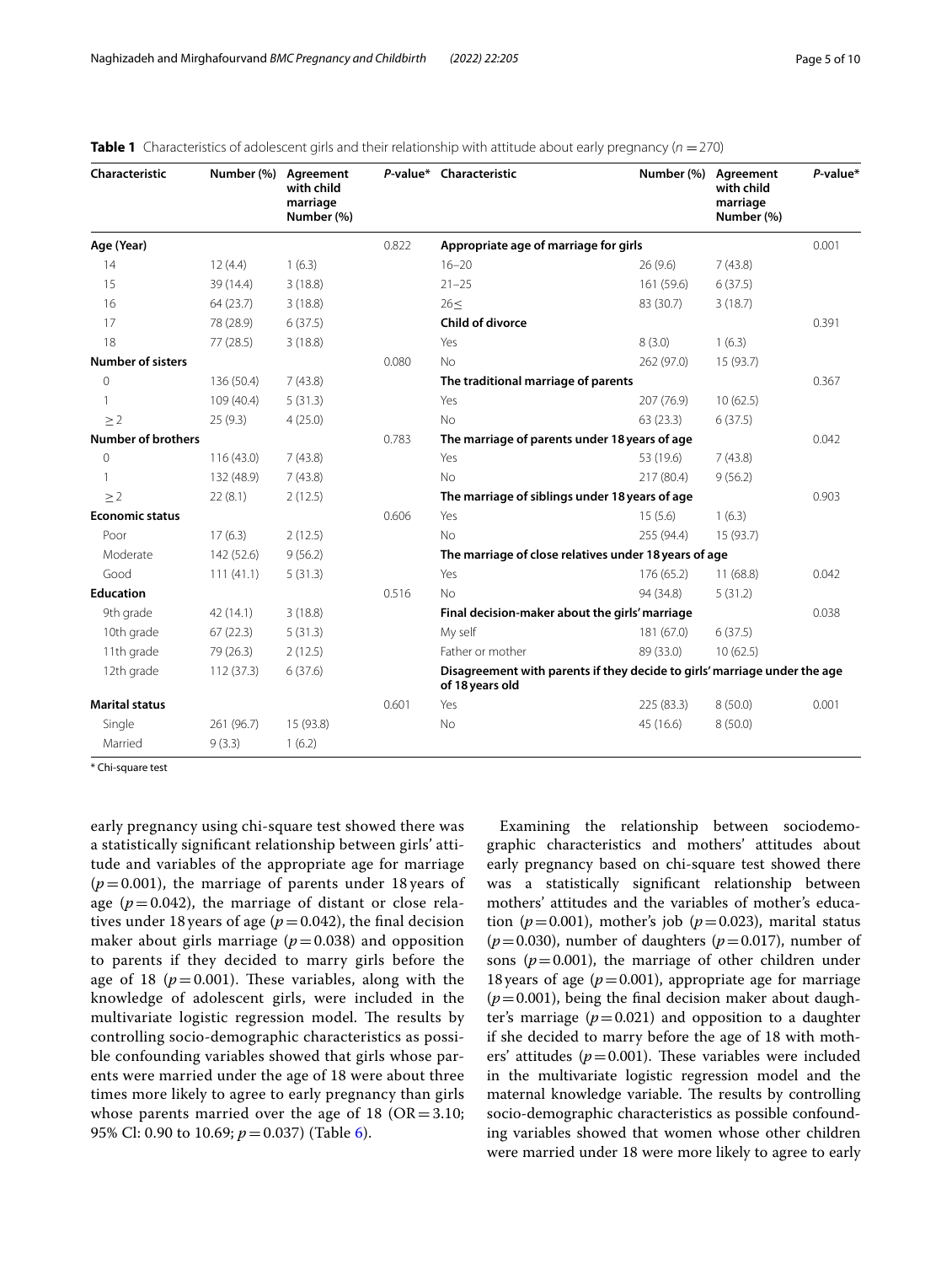| Characteristic                          | Number (%) | Agreement<br>with child<br>marriage<br>Number (%) | P-value* | Characteristic                                                                                | Number (%) | Agreement<br>with child<br>marriage<br>Number (%) | $P$ -value* |
|-----------------------------------------|------------|---------------------------------------------------|----------|-----------------------------------------------------------------------------------------------|------------|---------------------------------------------------|-------------|
| Age (Year)                              |            |                                                   | 0.501    | marriage age                                                                                  |            |                                                   | 0.435       |
| < 40                                    | 134 (49.7) | 17(48.6)                                          |          | < 20                                                                                          | 121(44.8)  | 19(54.3)                                          |             |
| $41 - 50$                               | 114(42.2)  | 13(37.1)                                          |          | >20                                                                                           | 149(55.1)  | 16(45.7)                                          |             |
| > 50                                    | 22(8.1)    | 5(14.3)                                           |          | Number of girls                                                                               |            |                                                   | 0.017       |
| <b>Education</b>                        |            |                                                   | 0.001    | 1                                                                                             | 162(60.0)  | 22(62.9)                                          |             |
| Illiterate/Elementary school            | 40 (14.9)  | 14(40.0)                                          |          | $\overline{2}$                                                                                | 84 (31.1)  | 6(17.1)                                           |             |
| Secondary school                        | 35(13)     | 5(14.3)                                           |          | $<$ 3                                                                                         | 24 (8.9)   | 7(20.0)                                           |             |
| High school/diploma                     | 106 (39.3) | 10(28.6)                                          |          | <b>Number of boys</b>                                                                         |            |                                                   | 0.001       |
| University                              | 89 (33.0)  | 6(17.1)                                           |          | 0                                                                                             | 109 (40.4) | 10(29.4)                                          |             |
| Job                                     |            |                                                   | 0.023    | 1                                                                                             | 125(46.3)  | 9(26.5)                                           |             |
| Housewife                               | 199 (73.7) | 32 (91.4)                                         |          | >2                                                                                            | 36 (13.3)  | 15(44.1)                                          |             |
| Working at home and outside the<br>home | 72(26.3)   | 2(5.7)                                            |          | The marriage of other children under 18 years of age                                          |            |                                                   |             |
| <b>Spouse Education</b>                 |            |                                                   | 0.116    | Yes                                                                                           | 37 (13.8)  | 16(45.7)                                          | 0.001       |
| Illiterate/Elementary school            | 38 (14.1)  | 7(20.6)                                           |          | <b>No</b>                                                                                     | 233 (86.2) | 19(54.3)                                          |             |
| Secondary school                        | 47 (17.4)  | 7(20.6)                                           |          | Appropriate age of marriage for girls                                                         |            |                                                   |             |
| High school diploma                     | 92 (34.1)  | 12(35.3)                                          |          | $16 - 20$                                                                                     | 43 (15.9)  | 15 (42.9)                                         | 0.001       |
| University                              | 93 (34.4)  | 8(23.5)                                           |          | $21 - 25$                                                                                     | 165(61.1)  | 16(45.7)                                          |             |
| Spouse Job                              |            |                                                   | 0.945    | $>26$                                                                                         | 62(23.0)   | 4(11.4)                                           |             |
| Unemployed                              | 12(4.5)    | 1(2.9)                                            |          | Final decision-maker about your daughter's marriage                                           |            |                                                   |             |
| Freelance                               | 126 (46.7) | 17(50.0)                                          |          | My daughter                                                                                   | 146(54.1)  | 12(34.3)                                          | 0.021       |
| Employee                                | 88 (32.6)  | 10(29.4)                                          |          | Her father and me                                                                             | 124 (45.9) | 23(65.7)                                          |             |
| Laborer                                 | 44 (16.3)  | 6(17.6)                                           |          | Disagreement with your daughter if she decides to mar-<br>riage under the age of 18 years old |            |                                                   |             |
| <b>Marital status</b>                   |            |                                                   | 0.030    | Yes                                                                                           | 192 (71.1) | 16(45.7)                                          | 0.001       |
| Married                                 | 255 (94.4) | 30 (85.7)                                         |          | No                                                                                            | 79 (28.9)  | 19 (54.3)                                         |             |
| Widowed/Divorced                        | 15(5.6)    | 5(14.3)                                           |          |                                                                                               |            |                                                   |             |

## <span id="page-5-0"></span>**Table 2** Characteristics of mothers and their relationship with attitude about early pregnancy (*n* = 270)

\* Chi-square test

## <span id="page-5-1"></span>**Table 3** Relationship between knowledge and attitude of adolescent girls and mothers about early pregnancy

| Variable                                             | adolescent girls<br>Number (%) |                           | Mother<br>Number (%) |                           | The relationship between knowledge<br>and attitude of mothers and girls<br>(P-value) |  |
|------------------------------------------------------|--------------------------------|---------------------------|----------------------|---------------------------|--------------------------------------------------------------------------------------|--|
| Knowledge regarding early pregnancy (Score range)    |                                |                           |                      |                           | $0.539*$                                                                             |  |
| Good (Score: 7-9)                                    | 112(41.5)                      |                           | 122 (45.2)           |                           |                                                                                      |  |
| Average (Score: 4-6)                                 | 74 (27.4)                      |                           | 80 (29.6)            |                           |                                                                                      |  |
| Poor (Score: 0-3)                                    | 84 (31.1)                      |                           | 68 (25.2)            |                           |                                                                                      |  |
| Attitude regarding early pregnancy                   | Number (%)                     | Mean (SD) of<br>knowledge | Number (%)           | Mean (SD) of<br>knowledge | $< 0.001*$                                                                           |  |
| Agree                                                | 3(1.1)                         | 5.37(3.02)                | 12(4.4)              | 5.94(2.70)                |                                                                                      |  |
| No opinion                                           | 13(4.8)                        | 1.54(2.47)                | 23(8.5)              | 3.00(3.43)                |                                                                                      |  |
| Disagree                                             | 254 (94.1)                     | 3.67(4.72)                | 235 (87.1)           | 3.10(3.82)                |                                                                                      |  |
| The relationship between knowl-<br>edge and attitude | $P < 0.001$ **                 |                           | $P < 0.001$ **       |                           |                                                                                      |  |

\* Chi-square test; \*\* One-way ANOVA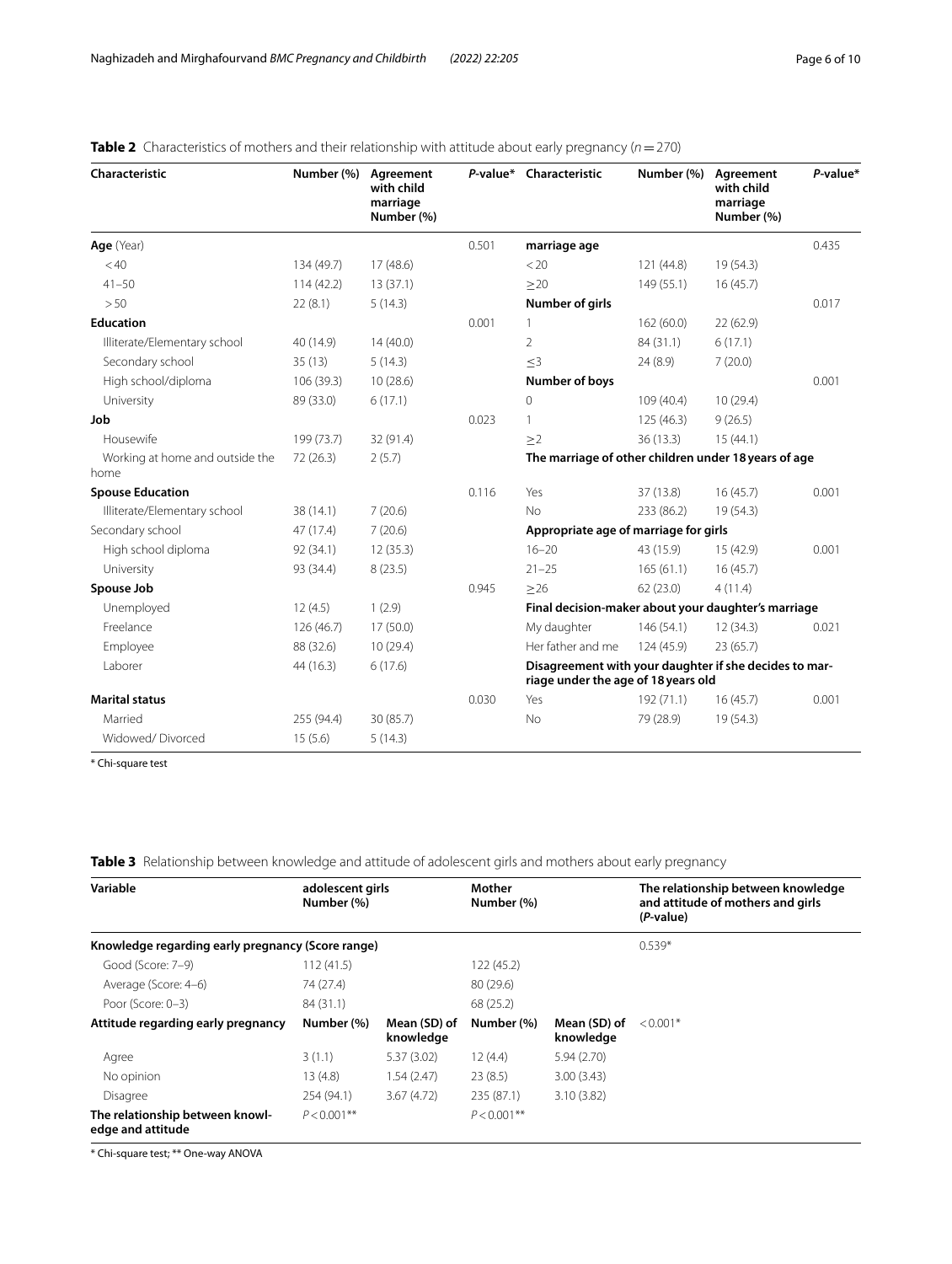#### <span id="page-6-0"></span>**Table 4** Adolescent girls' attitude about the causes and consequences of early pregnancy

| Variable                                                                                                                            | <b>Totally agree</b> Agree |            | No opinion | Disagree  | <b>Totally disagree</b> |
|-------------------------------------------------------------------------------------------------------------------------------------|----------------------------|------------|------------|-----------|-------------------------|
| 1. The cause of pregnancy before the age of 18 is the desire and insistence of<br>the girl's family.                                | 2(0.7)                     | 1(0.4)     | 17(6.3)    | 24(8.9)   | 226 (83.7)              |
| 2. The cause of pregnancy before the age of 18 is the pressure of the husbands<br>and the husband's family.                         | 42 (15.6)                  | 94 (34.8)  | 97 (35.9)  | 15(5.6)   | 22(8.1)                 |
| 3. The cause of pregnancy before the age of 18 is the lack of knowledge about<br>the use of contraceptive methods.                  | 55 (20.4)                  | 85 (31.5)  | 90(33.3)   | 15(5.6)   | 25(9.3)                 |
| 4. The cause of pregnancy before the age of 18 is fear of subsequent infertility.                                                   | 19 (7.0)                   | 57 (21.1)  | 121 (44.8) | 42 (15.6) | 31 (11.5)               |
| 5. The cause of pregnancy in girls under 18 is not having enough knowledge<br>about sex.                                            | 53 (19.6)                  | 102 (37.8) | 91 (33.7)  | 12(4.4)   | 12(4.4)                 |
| 6. Pregnancy in girls under 18 is no different from people over 18.                                                                 | 9(3.3)                     | 22(8.1)    | 56 (20.7)  | 70 (25.9) | 113(41.9)               |
| 7. Because girls under the age of 18 are physically growing, they cannot meet<br>the nutritional needs of their fetuses and babies. | 70 (25.9)                  | 98 (36.3)  | 79 (29.3)  | 17(6.3)   | 6(2.2)                  |
| 8. Because girls under the age of 18 are developing intellectually, they cannot<br>meet their children's educational needs.         | 99 (36.7)                  | 93 (34.4)  | 53 (19.6)  | 16(5.9)   | 9(3.3)                  |

<span id="page-6-1"></span>**Table 5** Mothers attitude about the causes and consequences of early pregnancy

| Variable                                                                                                                            | <b>Totally agree Agree</b> |            | No opinion | Disagree  | Totally disagree |
|-------------------------------------------------------------------------------------------------------------------------------------|----------------------------|------------|------------|-----------|------------------|
| 1. The cause of pregnancy before the age of 18 is the desire and insistence of<br>the girl's family.                                | 8(3.0)                     | 9(3.3)     | 26(10.7)   | 61(22.6)  | 163 (60.4)       |
| 2. The cause of pregnancy before the age of 18 is the pressure of the husbands<br>and the husband's family.                         | 48 (17.8)                  | 93 (34.4)  | 91 (33.7)  | 26(9.6)   | 12(4.4)          |
| 3. The cause of pregnancy before the age of 18 is the lack of knowledge about<br>the use of contraceptive methods.                  | 73 (27)                    | 87 (32.2)  | 69(25.6)   | 25(9.3)   | 16(5.9)          |
| 4. The cause of pregnancy before 18 is fear of subsequent infertility.                                                              | 32 (11.9)                  | 79 (29.3)  | 89 (33.0)  | 47 (17.4) | 23(8.5)          |
| 5. The cause of pregnancy in girls under 18 is not having enough knowledge<br>about sex.                                            | 57(21.1)                   | 122 (45.2) | 64 (23.7)  | 19(7.0)   | 8(3.0)           |
| 6. Pregnancy in girls under 18 is no different from people over 18.                                                                 | 8(3)                       | 23(8.5)    | 63(23.3)   | 91(33.7)  | 85 (31.5)        |
| 7. Because girls under the age of 18 are physically growing, they cannot meet<br>the nutritional needs of their fetuses and babies. | 81 (30.0)                  | 92(34.1)   | 58 (21.5)  | 29 (10.7) | 10(3.7)          |
| 8. Because girls under the age of 18 are developing intellectually, they cannot<br>meet their children's educational needs.         | 82 (30.4)                  | 105 (38.9) | 54 (20.0)  | 22(8.1)   | 7(2.6)           |

pregnancy. It was almost five times higher than women whose other children were not married before the age of 18 (OR=4.91; 95% Cl: 1.60 to 15.10; *p*=0.045) (Table [7](#page-7-1)).

#### **Discussion**

The study results showed that only about 40% of adolescent girls and their mothers had good knowledge about early pregnancy. The majority of girls and their mothers were against pregnancy before 18. There was a statistically signifcant relationship between knowledge and attitude of girls and mothers about early pregnancy. Adolescent girls and their mothers cited the lack of sufficient knowledge about sexual relations, contraceptive methods, and pressure from husband and husband's family as the most important reasons for early pregnancy. Based on the multivariate logistic regression model and controlling for potentially confounding variables, girls whose parents were married under the age of 18 were about three times more likely to agree to pregnancy at a younger age than girls whose parents married over the age of 18 and mothers whose other children were married before the age of 18 were almost fve times more likely to agree to pregnancy at a younger age than women whose other children were not married before the age of 18.

The research results revealed that about 40% of girls had good knowledge about early pregnancy, but the majority of girls were against pregnancy before the age of 18, and more than half of schoolgirls had a relatively favorable attitude, and nearly half of the girls had a favorable attitude towards early marriage  $[6]$  $[6]$ . The results of this study were not consistent with our study; these diferences may be due to regional and cultural differences. It should be noted that no study examined the knowledge and attitudes of mothers.

Adolescent girls and their mothers mentioned a lack of sufficient knowledge about sexual relations, lack of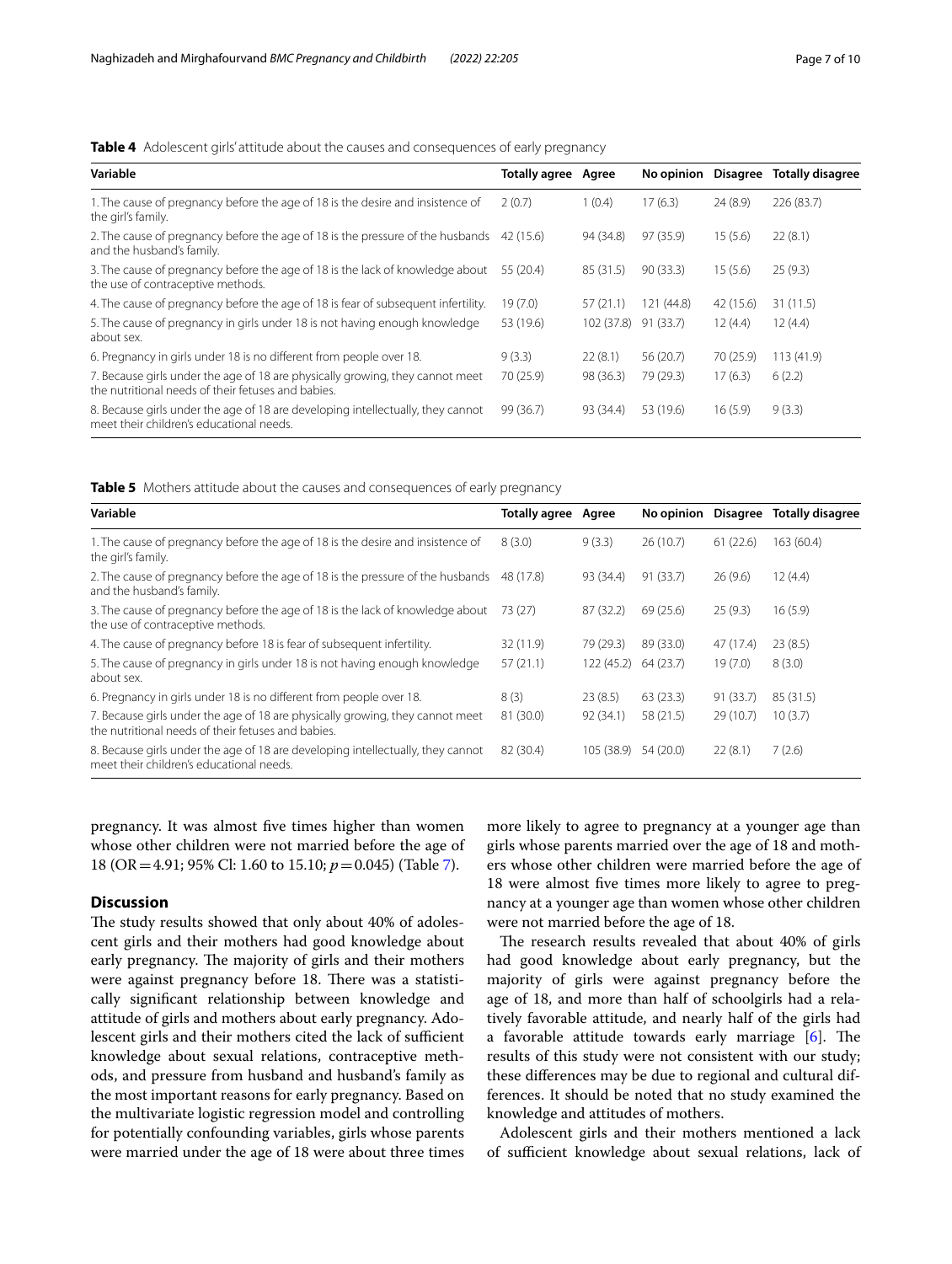<span id="page-7-0"></span>**Table 6** Predictors of adolescent girls' attitude about early pregnancy based multivariable regression logistic model

| Variable                                                                                                     | aOR (95% CI) <sup>a</sup>     | P-value |
|--------------------------------------------------------------------------------------------------------------|-------------------------------|---------|
| Knowledge (Reference: Poor)                                                                                  |                               |         |
| Good                                                                                                         | 1.62 (0.45 to 5.82)           | 0.462   |
| Average                                                                                                      | $0.65$ (0.13 to 3.14)         | 0.589   |
| <b>Appropriate age of marriage for girls</b> (Reference: $\geq$ 26)                                          |                               |         |
| $16 - 20$                                                                                                    | 4.04 (0.71 to 23.09)          | 0.117   |
| $21 - 25$                                                                                                    | $0.59(0.13 \text{ to } 2.87)$ | 0.508   |
| The marriage of parents under the age of 18 years old (Reference: No)                                        |                               |         |
| Yes                                                                                                          | 3.53 (1.01 to 12.42)          | 0.049   |
| The marriage of close relatives under the age of 18 years old (Reference: No)                                |                               |         |
| Yes                                                                                                          | $0.46$ (0.12 to 1.71)         | 0.247   |
| Final decision-maker about the girls' marriage (Reference: Father or mother)                                 |                               |         |
| Myself                                                                                                       | $0.20$ (0.03 to 1.43)         | 0.109   |
| Disagreement with parents if they decide to girls' marriage under the age of 18 years old<br>(Reference: No) |                               |         |
| Yes                                                                                                          | $0.36$ (0.10 to 1.32)         | 0.124   |

<sup>a</sup> Adjusted Odds Ratio (95% Confidence Interval)

<span id="page-7-1"></span>**Table 7** Predictors of mothers' attitude about early pregnancy based multivariable regression logistic model

| Variable                                                                                                      | aOR (95% CI) <sup>a</sup> | P                        |
|---------------------------------------------------------------------------------------------------------------|---------------------------|--------------------------|
| Knowledge (Reference: Poor)                                                                                   |                           |                          |
| Good                                                                                                          | 2.13 (0.72 to 6.33)       | 0.171                    |
| Average                                                                                                       | 0.48 (0.12 to 1.84)       | 0.286                    |
| Mother's Education (Reference: University)                                                                    |                           |                          |
| Illiterate/Elementary school                                                                                  | 0.75 (0.14 to 4.01)       | 0.735                    |
| Secondary school                                                                                              | 0.79 (0.16 to 3.74)       | 0.767                    |
| High school/diploma                                                                                           | 0.65 (0.18 to 2.25)       | 0.496                    |
| Job (Reference: Working at home or outside the home)                                                          |                           |                          |
| Housewife                                                                                                     | 3.89 (0.90 to 16.75)      | 0.068                    |
| Marital status (Reference: Widowed/ divorced)                                                                 |                           | -                        |
| Married                                                                                                       | 0.73 (0.14 to 3.63)       | 0.700                    |
| <b>Number of girls</b> (Reference: $\geq$ 3)                                                                  |                           |                          |
|                                                                                                               | 1.56 (0.24 to 10.00)      | 0.639                    |
| $\mathcal{L}$                                                                                                 | 0.38 (0.05 to 2.79)       | 0.339                    |
| Having a son (Reference: No)                                                                                  |                           | -                        |
| Yes                                                                                                           | 1.42 (0.52 to 3.85)       | 0.486                    |
| Appropriate age of marriage for girls (Reference: $\geq$ 26)                                                  |                           | -                        |
| $16 - 20$                                                                                                     | 2.51 (0.56 to 11.22)      | 0.226                    |
| $21 - 25$                                                                                                     | 1.07 (0.30 to 3.77)       | 0.917                    |
| The marriage your other children under the age of 18 years old (Reference: No)                                |                           | $\overline{\phantom{0}}$ |
| Yes                                                                                                           | 4.91 (1.60 to 15.10)      | 0.045                    |
| Final decision-maker about your daughter's marriage (Reference: Her father and me)                            |                           |                          |
| My daughter                                                                                                   | 0.33 (0.07 to 1.50)       | 0.153                    |
| Disagreement with your daughter if she decides to marriage under the age of 18 years old (Refer-<br>ence: No) |                           |                          |
| Yes                                                                                                           | 2.89 (0.59 to 14.21)      | 0.191                    |

<sup>a</sup> Adjusted Odds Ratio (95% Confidence Interval)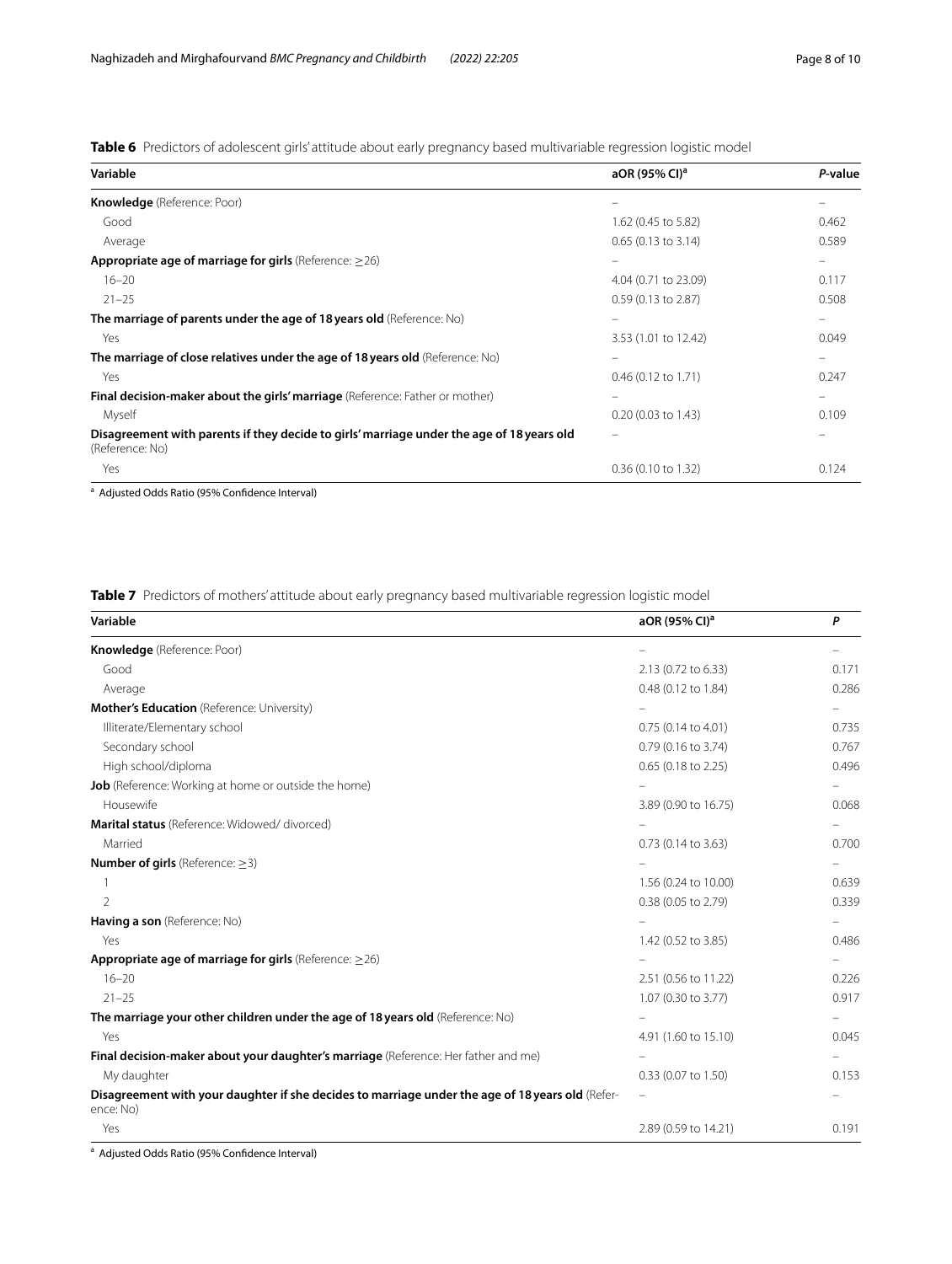knowledge about contraceptive methods, and pressure from husbands and their families as the most important reasons for pregnancy at a young age. In Osaikhuwuomwan et al.'s study, the most important reasons for pregnancy in adolescents were peer pressure to have sex (71.8%), having sex without considering the consequences such as pregnancy (60.1%), having unprotected sex (60.1%), and boys or men refusing to use condoms (52.1%). In this study, 10.4% of people believed that they could get pregnant to get married [[8\]](#page-9-7). It can be said that in both studies, lack of sufficient knowledge about sex and not using contraceptive methods are the reasons for adolescent pregnancy, but what seems to be important here is that due to the nature and cultural and social values of Iranian society, marriage is a prerequisite for girls in Iran, which conficts with the study of Osaikhuwuomwan. In Ayanaw Habitu et al.'s study, 65% of girls mentioned marriage as the reason for pregnancy [[6\]](#page-9-5), which did not agree with the present study results. Likewise, in Iranian culture, the role of the family in the marriage and pregnancy of girls is very important [[8](#page-9-7)]; in our study, girls mentioned that one of the most important reasons for adolescent pregnancy was the pressure of the husband and the husband's family.

Since the current study results revealed that there is a statistically signifcant relationship between the knowledge and attitudes of girls and their mothers about early pregnancy, it is recommended that appropriate education be provided at diferent levels of society to increase the knowledge of girls, parents, and society. Educational programs to empower girls can be an efective measure to prevent pregnancy at a young age.

Based on the multivariate logistic regression model, girls whose parents were married under 18 and mothers whose other children were married under the age of 18 were more likely to agree to early pregnancy. Consequently, based on the results of the current study, it can be said that the recurrence of marriage and pregnancy at an early age will be higher in families in which this has happened before. So, a comprehensive approach is needed to address the issue of adolescent pregnancy. This means that instead of focusing on changing girls' behavior, the root causes of adolescent pregnancy, such as poverty, gender inequality, social pressures, and coercion, should be addressed. This approach is possible by preventing child marriage, sexual violence, and coercion, creating gender-equitable societies by empowering girls, involving men and boys in this process, and ensuring that adolescents have access to sexual and reproductive health information.

One of the limitations of the current study is that it is cross-sectional, and the relationship between knowledge and attitude cannot be attributed to a causal relationship.

There was also the possibility of response bias due to the nature of the research questions, and by assuring the participants about the confdentiality of the information and completing questionnaires without frst and last name, an attempt was made to remove this restriction. Similarly, this study was conducted in Tabriz with Turkish ethnicity, so the results cannot be generalized to other cities and ethnicities in Iran [[1\]](#page-9-0).

#### **Conclusion**

The current study results indicate that despite the negative attitude of adolescent girls and their mothers towards early pregnancy, they had a low level of knowledge about young pregnancy. Consequently, increasing the level of knowledge of girls and their families about the consequences of marriage and pregnancy at an early age and creating a culture to correct cultural and social misconceptions to prevent marriage and pregnancy of children can reduce the severity of this damage.

#### **Abbreviations**

UNICEF: United Nations International Children's Emergency Fund; 95% CI: 95% Confdence Interval; SD: Standard Deviation; GLM: General Linear Model.

#### **Supplementary Information**

The online version contains supplementary material available at [https://doi.](https://doi.org/10.1186/s12884-022-04551-z) [org/10.1186/s12884-022-04551-z.](https://doi.org/10.1186/s12884-022-04551-z)

<span id="page-8-0"></span>**Additional fle 1.**

#### **Acknowledgments**

We highly appreciate the endeavors made by the head, authorities, and personnel in the health centers in the city of Tabriz and the women who participated in this study.

#### **Authors' contributions**

SN involved in the conception and design, data acquisition, and manuscript drafting. MM involved in the conception and design, data acquisition, blinded analysis of the data, interpretation of data, and writing this manuscript. All authors gave their fnal approval of this version to be published.

#### **Funding**

This study was fnancially supported by the Tabriz University of Medical Sciences. The funding source had no involvement in the design of the study, data collection, data analysis, etc.

#### **Availability of data and materials**

Datasets used and analyzed during this study are available from the corresponding author on reasonable request.

#### **Declarations**

#### **Ethics approval and consent to participate**

All the procedures performed in this study that involved human subjects were in full compliance with the ethical standards of the institutional and national research committee and with the 1964 Helsinki Declaration and its later amendments or comparable ethical standards. Ethical approval was obtained from the ethics committee of Tabriz University of Medical Sciences (IR. TBZMED.REC.1399.482) to conduct the research. All the participants and their